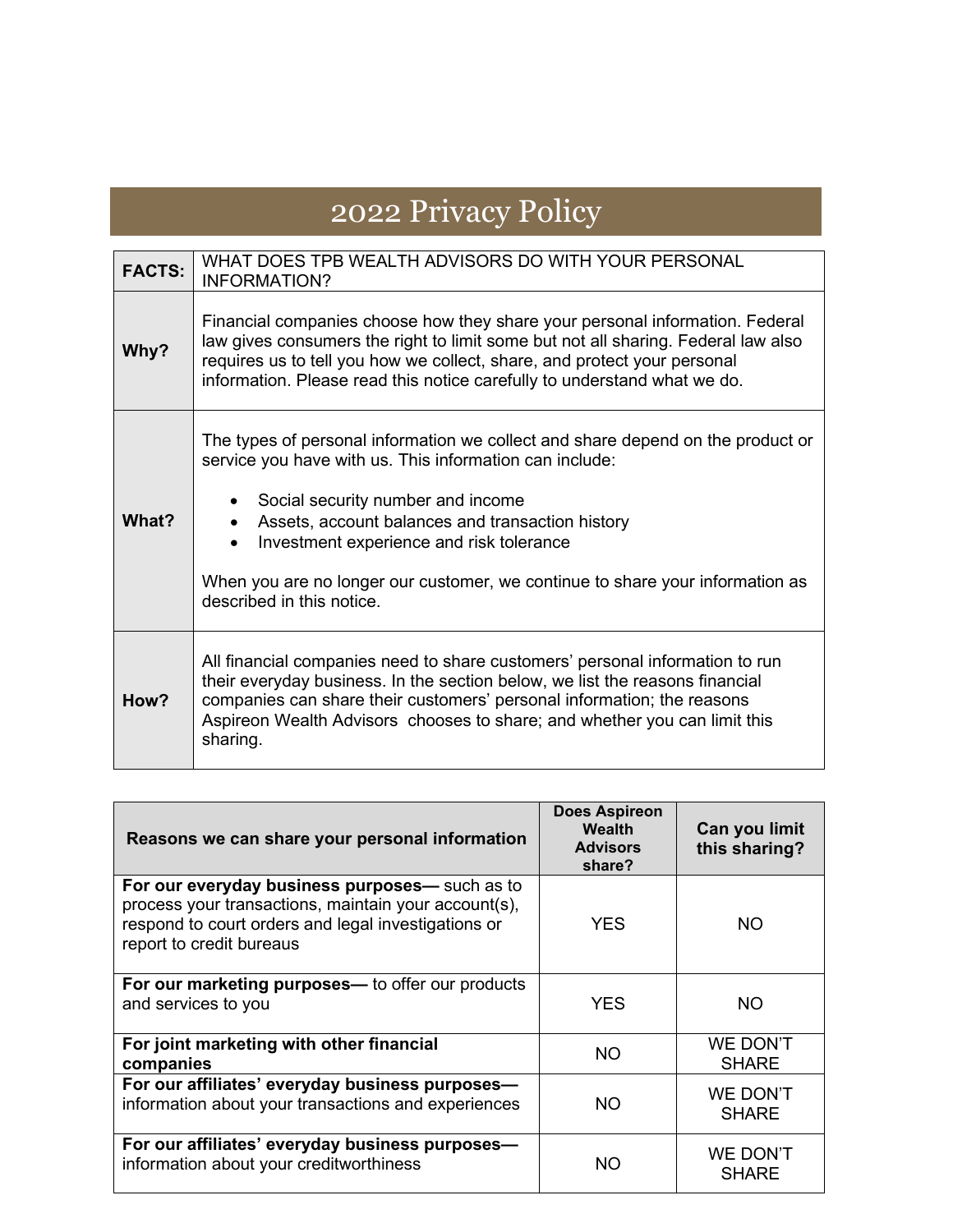|            | For non-affiliates to market to you | ΝC | WE DON'T<br><b>SHARE</b> |
|------------|-------------------------------------|----|--------------------------|
| Questions? | Call 210-424-8710                   |    |                          |

| Who we are                                                          |                                                                                                                                                                                                                                                                                                                                                        |  |  |  |
|---------------------------------------------------------------------|--------------------------------------------------------------------------------------------------------------------------------------------------------------------------------------------------------------------------------------------------------------------------------------------------------------------------------------------------------|--|--|--|
| Who is providing this<br>notice?                                    | TPB WEALTH ADVISORS, LLC                                                                                                                                                                                                                                                                                                                               |  |  |  |
| What we do                                                          |                                                                                                                                                                                                                                                                                                                                                        |  |  |  |
| How does TPB Wealth<br>Advisors protect my<br>information?          | To protect your personal information from unauthorized access<br>and use, we use security measures that comply with federal law.<br>These measures include computer safeguards and secured files<br>and buildings.                                                                                                                                     |  |  |  |
| How does TPB Wealth<br>Advisors collect my<br>personal information? | We collect your personal information, for example, when you:<br>Open an account and enter into an investment advisory<br>$\bullet$<br>contract:<br>Give us your income, employment and contact information;<br>$\bullet$<br>Tell us about your investment or retirement portfolio; or<br>$\bullet$<br>Seek advice about your investments.<br>$\bullet$ |  |  |  |
| Why can't I limit all<br>sharing?                                   | Federal law gives you the right to limit only<br>sharing for affiliates' everyday business purposes—<br>information about your creditworthiness<br>affiliates from using your information to market to you<br>sharing for non-affiliates to market to you<br>State laws and individual companies may give you additional<br>rights to limit sharing.   |  |  |  |

| <b>Definitions</b>                 |                                                                                                                                                                                                    |  |  |  |
|------------------------------------|----------------------------------------------------------------------------------------------------------------------------------------------------------------------------------------------------|--|--|--|
| Affiliates                         | Companies related by common ownership or control. They can be<br>financial and nonfinancial companies.<br><b>Texas Partners Bank</b><br>The Bank of San Antonio Insurance Group                    |  |  |  |
| Non-affiliates                     | Companies not related by common ownership or control. They<br>can be financial and nonfinancial companies.<br>TPB Wealth Advisors does not share with non-affiliates so<br>they can market to you. |  |  |  |
| Joint Marketing                    | A formal agreement between nonaffiliated financial companies<br>that together market financial products or services to you.<br>TPB Wealth Advisors doesn't jointly market.                         |  |  |  |
| <b>Other important information</b> |                                                                                                                                                                                                    |  |  |  |